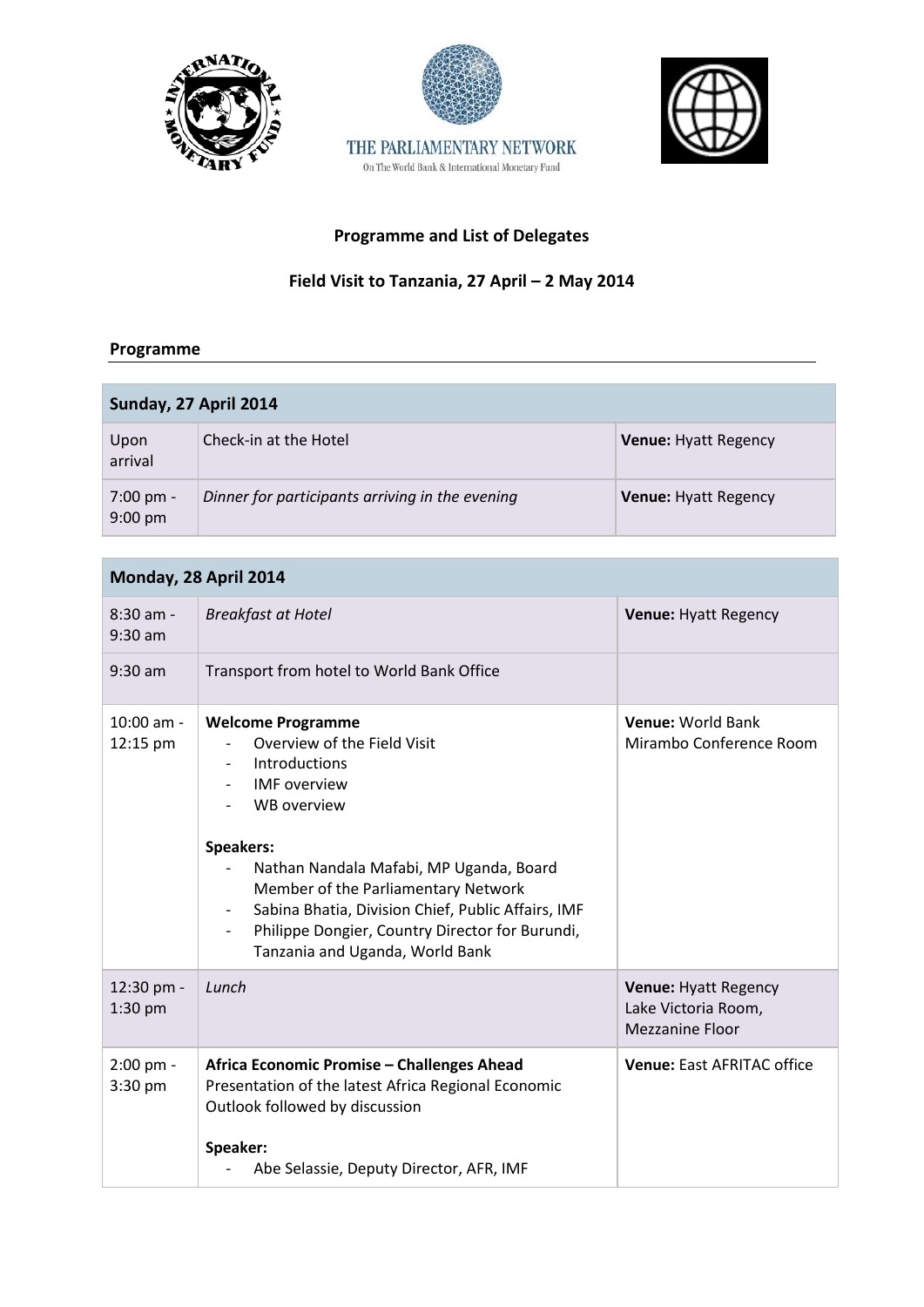| $3:30$ pm -<br>4:00 pm | Coffee Break                                                                                                                                                                                                        | <b>Venue: East AFRITAC office</b>  |
|------------------------|---------------------------------------------------------------------------------------------------------------------------------------------------------------------------------------------------------------------|------------------------------------|
| 4:00 pm -<br>5:00 pm   | Tanzania and the IMF, a partnership for economic<br>prosperity<br>Speaker:<br>Thomas Baunsgaard, Tanzania Resident<br>Representative, IMF<br>Government Official/Bank of Tanzania (tbd)<br>$\overline{\phantom{a}}$ | <b>Venue: East AFRITAC office</b>  |
| $5:00$ pm -<br>6:00 pm | <b>East AFRITAC capacity building presentation</b><br>(Tanzania, Kenya, Malawi and Uganda case studies)<br>Speaker:<br>Sukhwinder Singh, Coordinator, Regional Technical<br><b>Assistance Centre, IMF</b>           | <b>Venue: East AFRITAC office,</b> |
| 6:00 pm-<br>$6:15$ pm  | <b>Transport to Cocktail</b>                                                                                                                                                                                        |                                    |
| 6:15 pm -<br>8:30 pm   | Cocktail<br>Invitees:<br>Government<br><b>Private Sector</b><br><b>Civil Society Organizations</b><br>$\overline{\phantom{0}}$<br><b>Project Coordinators</b><br><b>Development Partners</b><br>WB/IMF Staff        | Venue: Serena Hotel,<br>Marquee    |

## **Tuesday, 29 April 2014**

| $7:00$ am -<br>$7:30$ am        | <b>Breakfast at Hotel</b>                      | <b>Venue: Hyatt Regency</b>                                  |
|---------------------------------|------------------------------------------------|--------------------------------------------------------------|
| $8:00$ am                       | Transport from hotel                           |                                                              |
| $9:00$ am -<br>$10:30$ am       | Visit of the Bakhresa Company                  | Venue: Bakhresa Company                                      |
| 12:00 pm -<br>$2:00$ pm         | <b>Lunch with Donor Community</b>              | <b>Venue:</b> Serena Hotel,<br>Kivukoni -1                   |
| $2:30$ pm -<br>$4:30$ pm        | <b>Meeting with CSOs</b>                       | <b>Venue: World Bank Mirambo</b><br>Conference Room          |
| $5:00$ pm-<br>$6:00 \text{ pm}$ | <b>Meeting with PS Finance (Dr. Likwelile)</b> | <b>Venue:</b> Conference Room<br>Ministry of Finance         |
| $7:30$ pm -<br>$9:30$ pm        | Dinner                                         | <b>Venue: Hyatt Regency</b><br>Lake Victoria-Mezzanine Floor |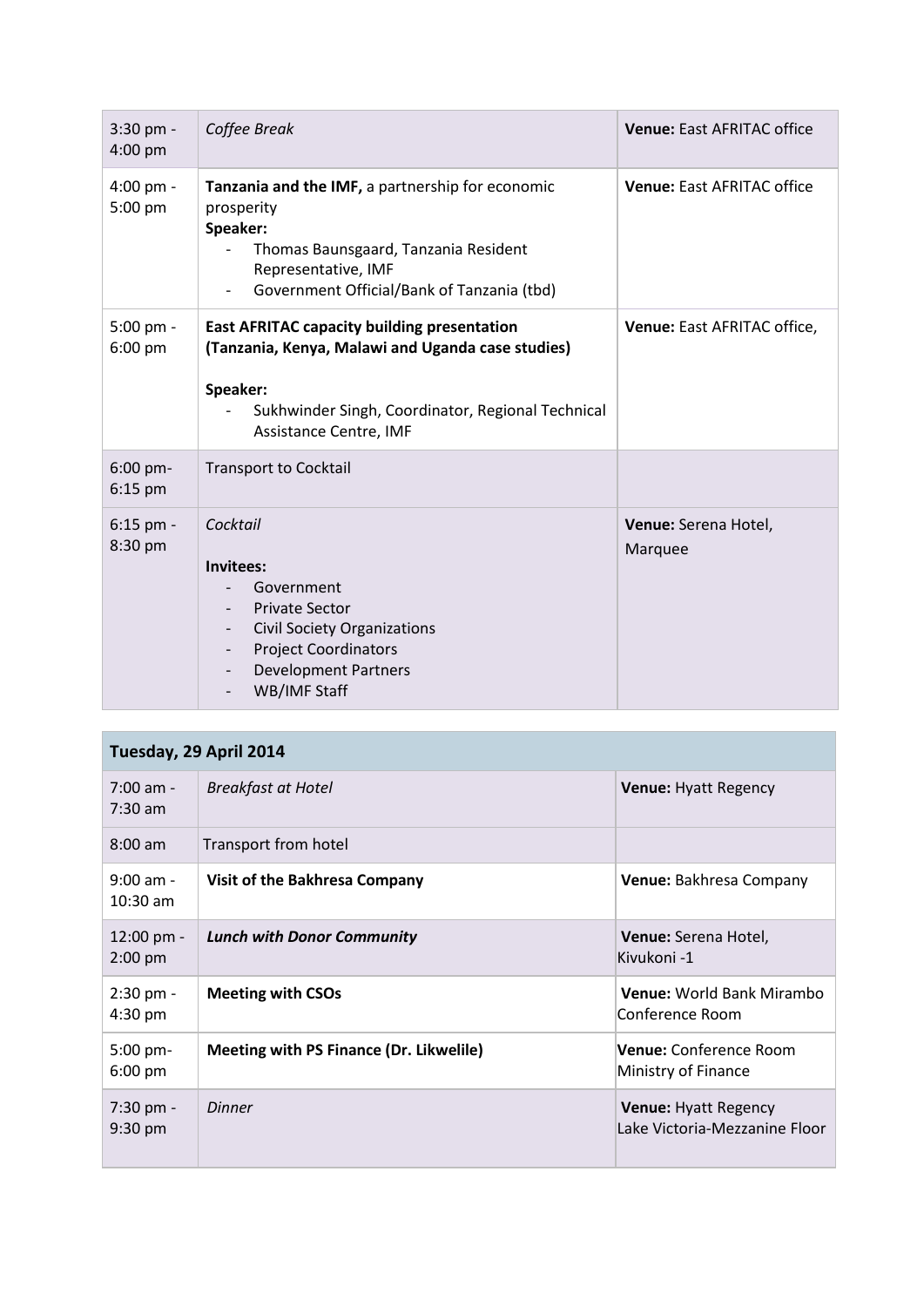| Wednesday, 30 April 2014                               |                                                                                                                                                                                                    |                                                   |
|--------------------------------------------------------|----------------------------------------------------------------------------------------------------------------------------------------------------------------------------------------------------|---------------------------------------------------|
| $7:00$ am -                                            | Transport from hotel                                                                                                                                                                               |                                                   |
| $8:30$ am -<br>$10:00$ am<br>$10:00$ am -<br>$2:00$ pm | <b>Field Visit</b><br>Bus Rapid Transit (Central Transport Corridor) -<br>$\overline{\phantom{a}}$<br>Ubungo<br>Tanzania Social Action Fund (TASAF)<br>$\sim$<br>(Lunch box served in the vehicle) | <b>Venue</b> : Dar es Salaam and<br>vicinity      |
| $2:30$ pm-<br>$5:00$ pm                                | <b>Visit to Parliament</b>                                                                                                                                                                         | <b>Venue: Parliament offices</b><br>Dar es Salaam |
| $6:30$ pm -<br>$9:30$ pm                               | Cocktail                                                                                                                                                                                           | <b>TBC</b>                                        |

| Thursday, 1 May 2014             |                                                                                                                                                                                                 |                                                                 |
|----------------------------------|-------------------------------------------------------------------------------------------------------------------------------------------------------------------------------------------------|-----------------------------------------------------------------|
| $10:00$ am -<br>12:00 pm         | Debriefing session over brunch with<br>Philippe Dongier, Country Director for Burundi,<br>Tanzania and Uganda, World Bank<br>Thomas Baunsgaard, Tanzania Resident Representative,<br><b>IMF</b> | Venue: Hyatt Regency,<br>Lake Victoria Room, Mezzanine<br>Floor |
| $12:00 \text{ pm}$               | Transport from hotel                                                                                                                                                                            |                                                                 |
| Afternoon                        | <b>Visit to traditional Markets:</b><br>Msasani Slipway<br>Mwenge                                                                                                                               |                                                                 |
| $7:30$ pm -<br>$9:30 \text{ pm}$ | Evening Free for Delegates                                                                                                                                                                      |                                                                 |

| Friday, 2 May 2014 |                                   |  |
|--------------------|-----------------------------------|--|
| day                | During the Departure of delegates |  |